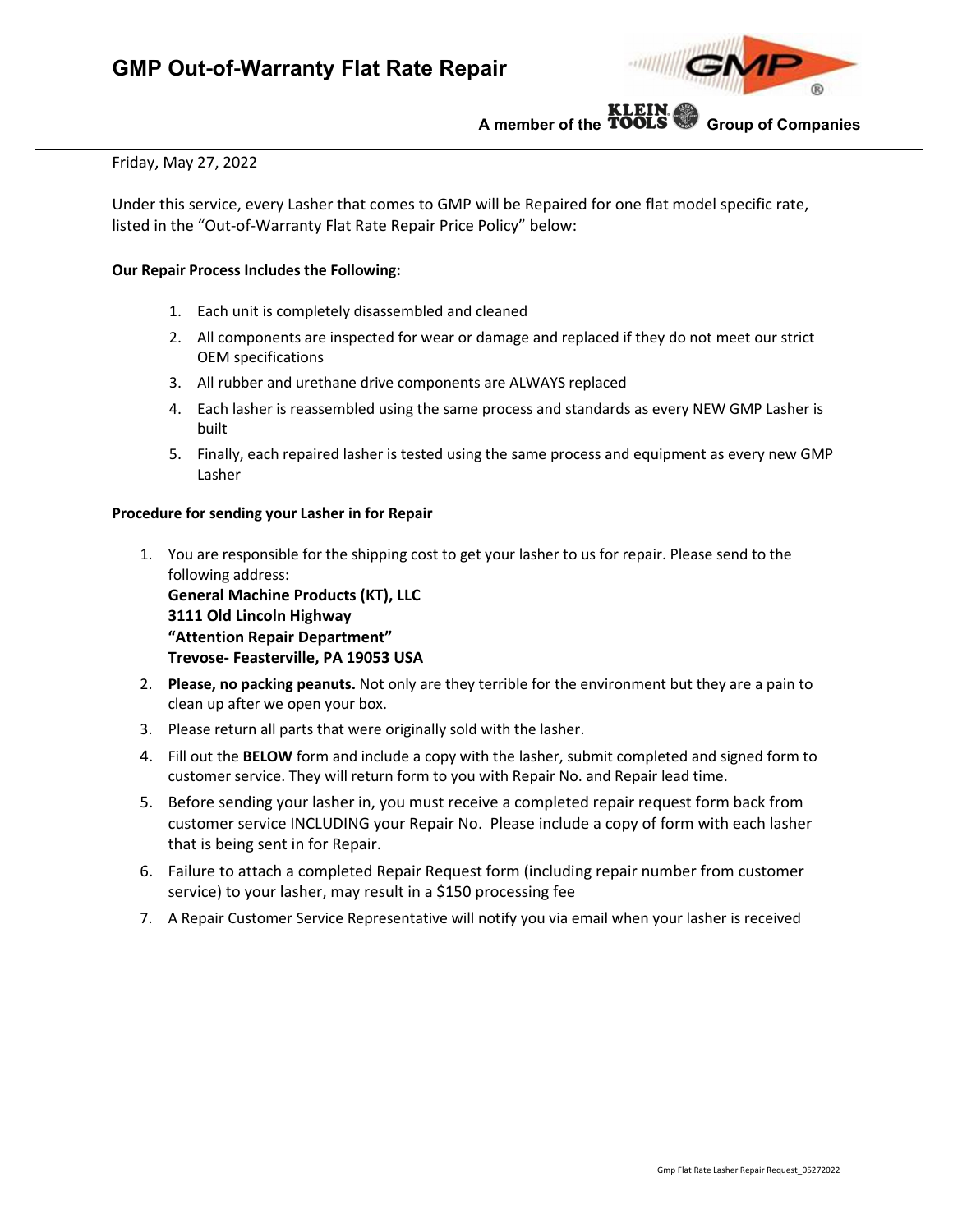

**A member of the Group of Companies**

# **Out-of-Warranty Flat Rate Repair Price Policy**

| Model         | Flat Rate Repair Price |
|---------------|------------------------|
| C/C2 Lasher   | \$1.925.00             |
| Super G       | \$6,180.00             |
| J/J2 Lasher   | \$2,270.00             |
| Apollo Lasher | \$2,915.00             |

Lashers will be repaired for this flat rate, regardless of the issue, up to a parts and labor retail value of what we consider to be BER (Beyond Economic Repair). These BER values are listed in the table below:

| Model         | BER (Beyond Economic Repair) Value |
|---------------|------------------------------------|
| C/C2 Lasher   | \$3,206                            |
| Super G       | \$10,335                           |
| J/J2 Lasher   | \$3,816                            |
| Apollo Lasher | \$4,942                            |

If a lasher comes in for repair and is deemed to be Beyond Economic Repair (parts and labor cost is above the BER value listed in the BER chart above), the customer will be notified. These units can still be repaired; however, a new flat rate costing structure will apply, seen below.

| Model         | Flat Rate Over BER Value |
|---------------|--------------------------|
| C/C2 Lasher   | \$4489                   |
| Super G       | \$14,469                 |
| J/J2 Lasher   | \$5,342                  |
| Apollo Lasher | \$6,918                  |

If a customer decides they do not want to repair a unit that is BER, return shipping is paid by the customer.

#### **Conversions:**

If customer required conversion from J2 to J2B, pricing is listed below. We no longer repair C lashers, however conversion from C to C2 price is listed below

| Model     | Flat Rate Over BER Value |
|-----------|--------------------------|
| J2 to J2B | \$2.597                  |
| C to C2   | \$2,888                  |

## **Flat Rate Repair Disclaimers:**

- Shipping to GMP is Paid by customer
- If Lasher is Repaired (BER or Not), then return shipping to customer is included in the Flat Rate Price (international shipping rates apply)
- If lasher is BER and customer does not want unit to be repaired, then return shipping is paid by customer

#### **Payment**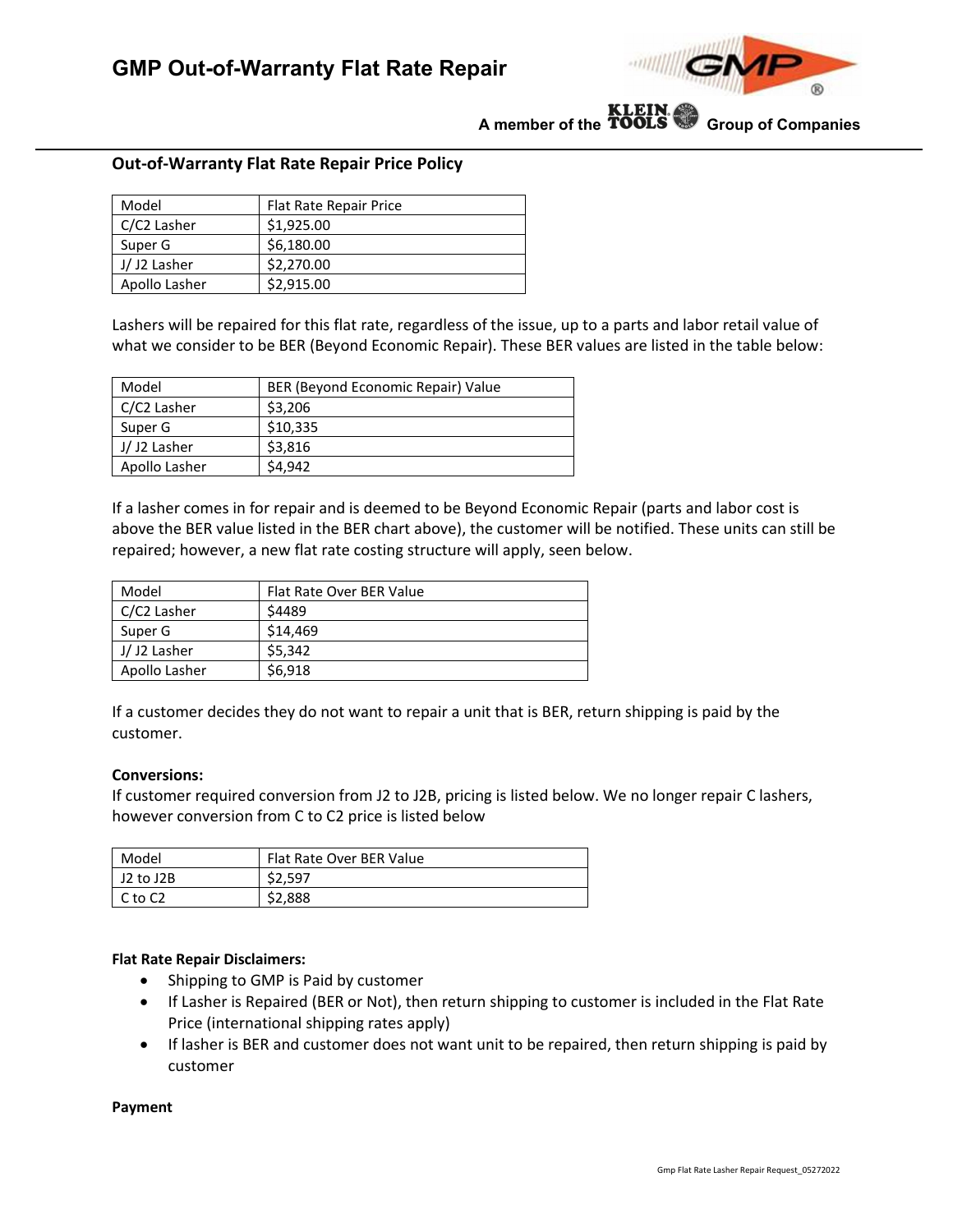

**A member of the Group of Companies**

- P.O.- Submit P.O. documents to customer Service Rep at time of submitting Repair Request Form
- Credit Card- To Pay By credit card, 50% of your respective lasher cost will be charged upon submitting repair Request Form, the remaining 50% will be charged before shipping.
- Check- Check must be mailed to GMP Finance Department (contact customer service for address) at time of sending in lasher. Lasher will not be repaired until check has cleared.

For inquiries or questions about our repair services or lead times, please contact either one of our repair service representatives:

**Mike Cantlin** – Service Representative, T: 215-357-5500 x269, [mcantlin@gmptools.com](mailto:mcantlin@gmptools.com) **Kyle Haywood** – Customer Service Representative, T: 215-357-5500 x245, [khaywood@gmptools.com](mailto:khaywood@gmptools.com)

\*\*PLEASE PRINT, FILL OUT INFORMATION BELOW, AND SUBMIT TO CUSTOMER SERVICE. THEY WILL RETURN TO YOU WITH REPAIR NUMBER AND LEAD TIME AUTHORIZING YOU TO SEND IN YOUR LASHER. PLEASE INCLUDE THIS COMPLETED FORM WITH REPAIR NUMBER INSIDE YOUR LASHER BOX WHEN SHIPPING TO GMP FOR REPAIR. THIS INFORMATION WILL BE USED TO CONTACT YOU ABOUT THE STATUS OF YOUR REPAIR.

| PLEASE DESCRIBE PROBLEM YOU ARE EXPERIENCING: |  |
|-----------------------------------------------|--|

**\*\* PLEASE NOTE- By sending your lasher to GMP for Repair you are agreeing to the Flat Rate price for your model listed below:**

| Model                | <b>Flat Rate Repair Price</b> |
|----------------------|-------------------------------|
| C/C2 Lasher          | \$1,925                       |
| Super G              | \$6,180                       |
| J/J2 Lasher          | \$2,270                       |
| <b>Apollo Lasher</b> | \$2,915                       |